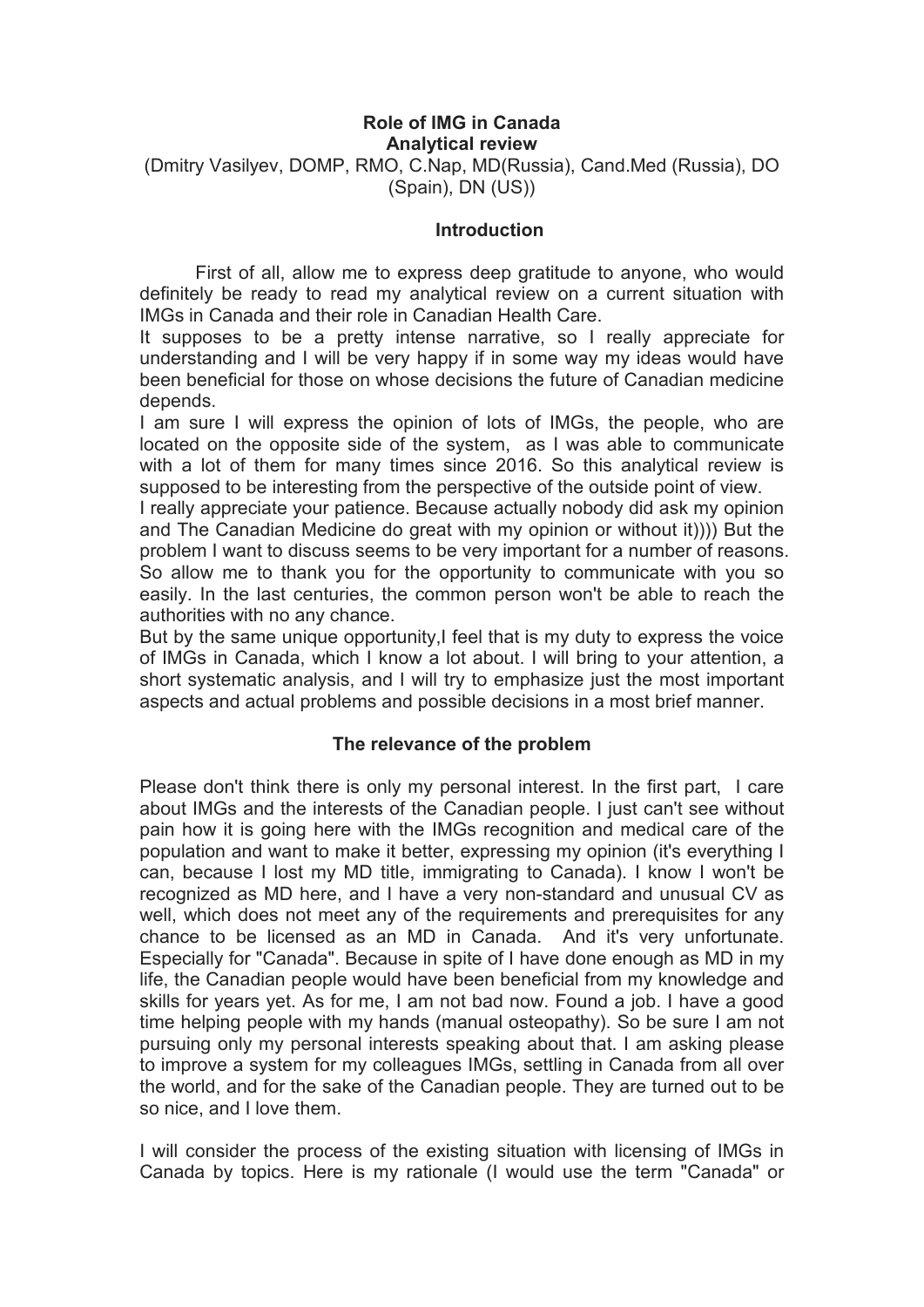"system", or "you" here, as generalized, meaning the whole amount of Canadian authorities, organizations, and individuals, who represent the Canadian Health Care and in some way directly or indirectly responsible for the situation with IMGs, and for the process of evaluation and recognition in particular, such as Medical Council of Canada, Colleges of physicians and surgeons, Royal College, provincial Universities, Ministry of Health, Physicians Recruitment programs and others):

**1. "Canada" is experiencing a shortage of MDs** (especially Family Doctors, especially in rural areas). In spite of each 4-th MD in Canada is being IMG, there are still a lot of IMGs who simply as does not meet the over strict requirements for their licensure. Although in the current situation, using IMGs to fulfill the shortage of MDs in Canada, would have been the most optimal financially and time-wise process.

2. "Canada" has some requirements for licensure, and has some programs for IMGs in order to get licensed as MDs. IMGs have a hope (subjective requirement, request) to get licensed as MDs upon immigration to Canada.

3. Both (Canada and IMGs) need success in that process. (it's an Expectations)

4. According to the actual situation (its a Reality), both "Canada" and IMGs in most of the parts, **do not match each other's requirements**:

- the IMGs set of prerequisites is not enough for "Canada" (in most of the parts and more often).

- **the Canadian system of MD recognition is too complicated** for IMGs due to big variations and huge differences in circumstances and specific aspects of foreign health care from +-case to case.

5. Results are frustrating for both: "Canada" and IMGs. "Canada" still has a shortage of MDs, and IMGs still work whoever, but not medical doctors in Canada.

6. Something wrong here, right? Ladies and Gentlemen. Some uncounted system error here. Let's try to find out.

7. What does "Canada" usually expects to have from IMGs in order to license them?

*1- English IELTS 7 (all 4 components).*

*2- Worldwide approved med school*

*3- Special postgraduate training 1-2 years.*

*4- Currency of practice 6-12 months from last 3 years*

*5- MCC exams: MCCQE1, NAC OSCE passed*

Am I right? That's the usual set of requirements for IMGs in Canada with minimal variations possible.

I want to say. It's great requirements, really smart and comprehensive. Just one question: Do these requirements with all the deadlines combined together, and being compared with all realities of the immigration process, variations of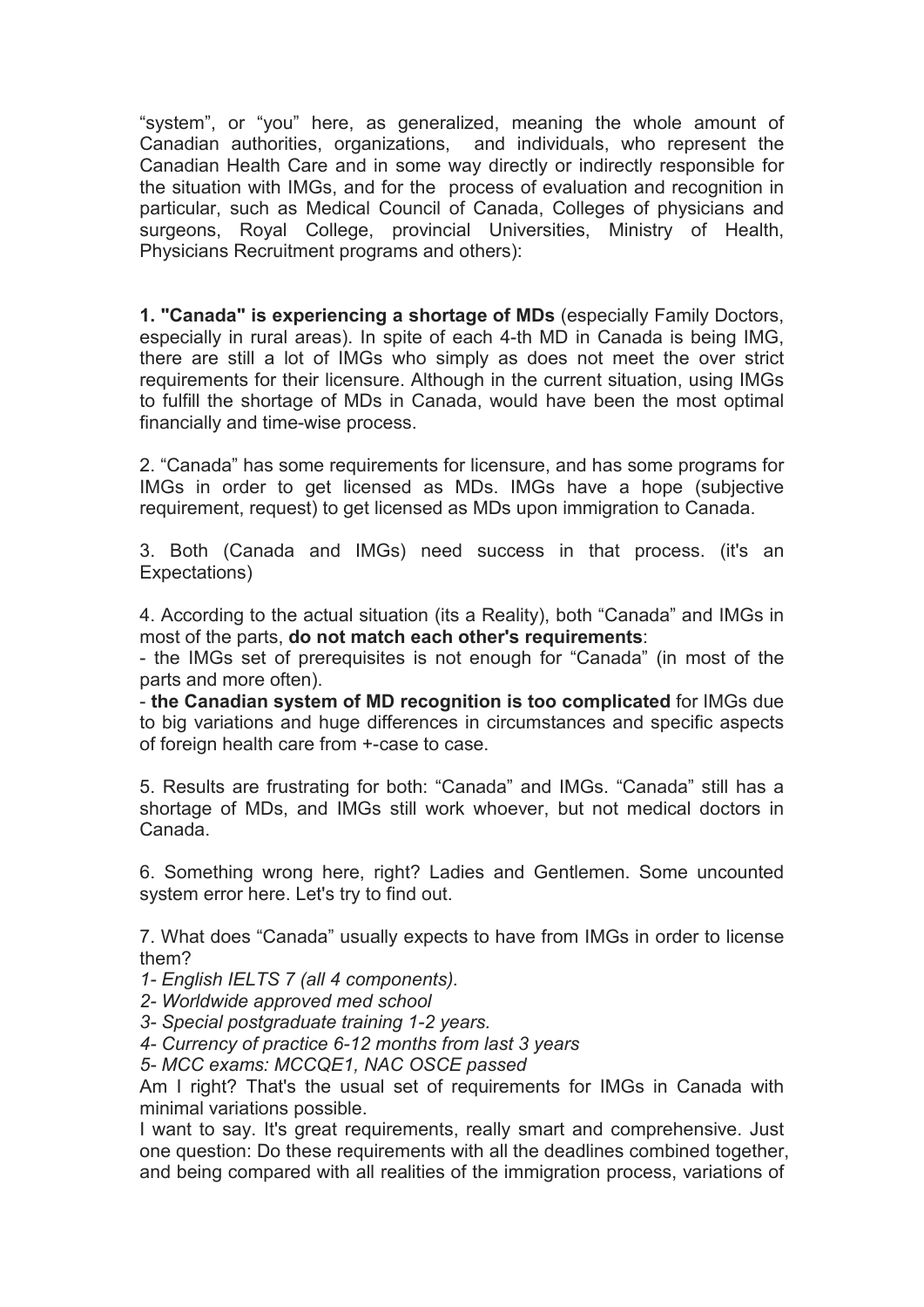medical education and healthcare systems abroad, look realistic? Does it reflects, in a case of complying with all requirements, the grade of the proficiency of the medical doctor??? I think it would be wise to have an "IMG Council", which includes IMGs or MDs who are ex-IMGs, who are aware of a real picture of med education, med system, MDs at their own countries.

**8. What does the common IMG immigrant is usually capable to provide** since immigrated to Canada in order to be lucky and get licensed in the new country as an MD?

**1- English:** it's good if the immigrant used to live in a country where English is a second language. If it's not the case - too bad. Because to learn English to the level of IELTS 7 (especially writing), the immigrant should spend 2-3-4 years of adaptation and language training in order to pass this exam, working meantime at some survival job in survival mode. And IMGs they are usually were busy doing in their home countries, quess with what? English???? No. Medicine. And medicine in their native language. Upon to statistics -not many native English speakers have IELTS 7 https://ielts-jonathan.com/can-all native-english-speakers-obtain-a-full-band-score-in-the-standard-ielts-exam/

Yes the immigration requirements are pretty strict now regarding English, but for provincial program it used to be IELTS 5 as enough. And one thing is to LEARN THE TEST and to prepare specifically for IELTS, pass it, and forgot (because everyone around you don't speak English in your home country), and another thing - to REALLY KNOW ENGLISH, have learned it and be able to use it in society (this thing is possible just after landing in Canada and immerse yourself in a language environment. This way the real English learning begins after immigration).

So IMGs are coming to Canada at the level of an average of middle school children in English (even if the IELTS score isgood, it's just a test result) and required to jump as high as for the majority of the population is not ever possible...

**2- Worldwide approved med school:** that's right. It's important. But how do you know, that the person who succeeds in education would be good in medicine? Even if it was a great school and it is good grades? I have a lot of examples of doctors, even my med-school-mates, who had the highest grades and who became useless and not capable doctors. For example, I hated to fight for the grades, the main thing for me was to accommodate the knowledge in my head with no conflicts and make it useful and combined with my previous background. I didn't hurry and just cared about keeping a good balance between the common sense of ordinary consciousness and the constantly increasing specific knowledge database. I just wanted to be sure, I keep a holistic mindset, always using critical thinking and focusing on practical application. I sort of was busy building my new self. Did I mind about scores, marks? No, and they were not great. Because it wasn't important for me how someone evaluates me. As a result, I had an amazing doctor's career and people was really appreciated me as a doctor (my grades at the med school weren't high at all, because I was busy understanding, not to pass at A score or die). Believe me -it doesn't matter which med school did the doctor graduated from and with which whatever score. The main thing iswhat kind of doctor he is as a result??? Does he love people or just do it for money? Is he compassionate enough, to be able to help in real uncertain situations or the doc thinks he was helpful already, prescribed Advil or being said: "You are ok,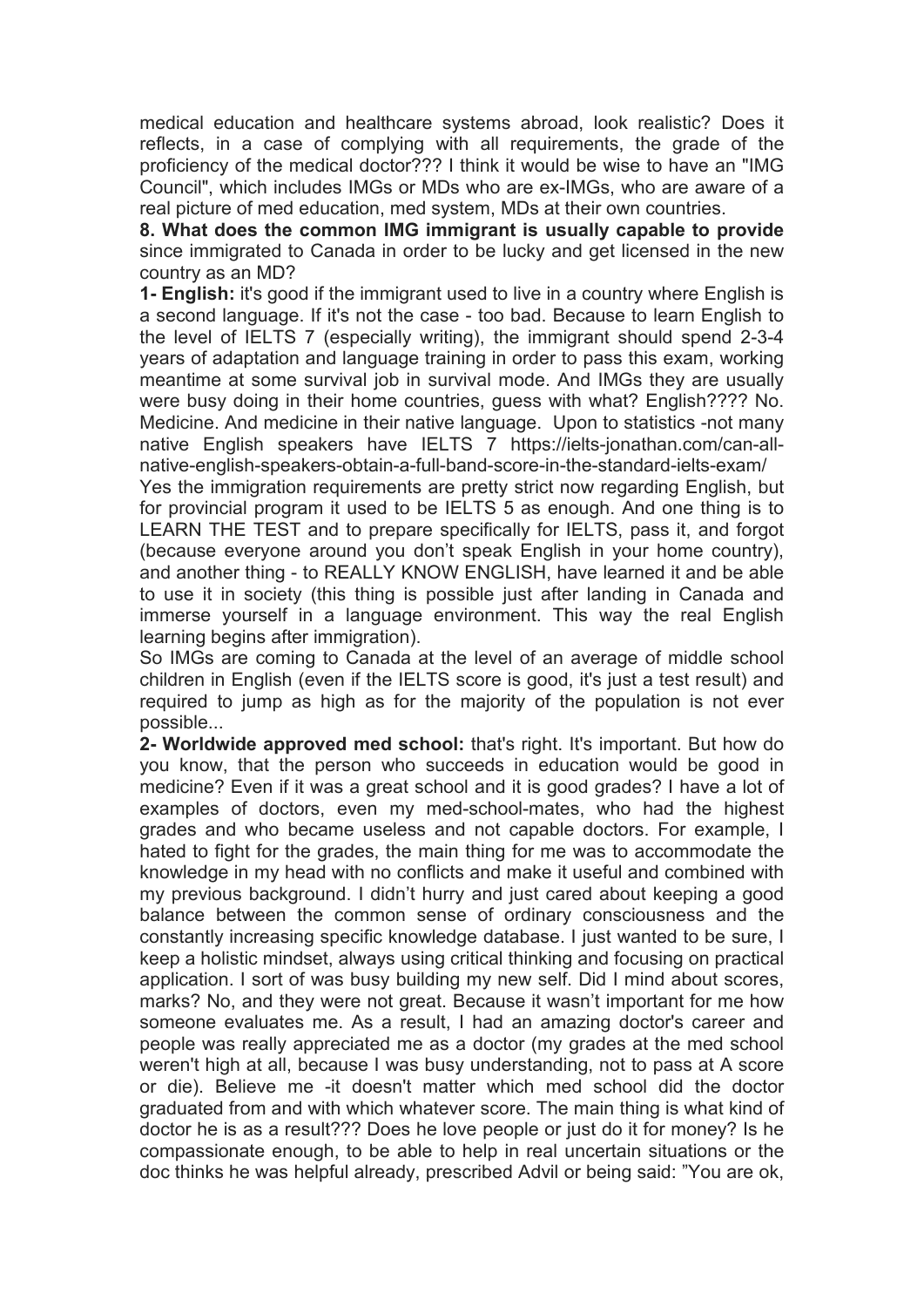let's wait "meaning: for symptoms of the real disease from the book". Do people love this doctor and trust him? Does this doctor able to be effective in a real multi-component patient's condition, which will never be described in a medicine manual??? Or he used to act like a book said???

I mean you can study in any med school in the world and have any scores. But if you a type of "score fighter" and/or "image lover", you can be a Harvard med school high scores guy, who are useless for people as a doctor.

### **3 - Special postgraduate training 1-2 years.**

Ok. Some have 1 year, some not. Some have 4 weeks internal medicine, 4 weeks pediatric, 4 weeks surgery, etc, some do not. Different educational systems in the world you know?

I had 864 hours of training in Family medicine. How does it tell you is it a good doctor or not, if the Doc spent a particular amount of weeks in surgery or gynecology?

Does this doc got there the vision of the whole picture and is confident to independently make effective decisions???? That`s the main question.

Example: I am a manual osteopath in Canada (not allowed to diagnose, to perform and read medical imaging, tests, to prescribe medicine, name myself doctor, nothing, it's all controlled acts by College of Physicians). I am "nothing" with only my hands with me.

The client comes to me with:

Ongoing pain in a left part of the chest, referring to the L arm, frozen shoulder, panic attacks, episodes of semi-conscious state. Pain 6/10.

Constant visits of FemDoc,12 visits of emergency, repeated blood work, X-ray of a shoulder, EKG, EMG, CT scan of the chest, on a waiting list for MRI of the brain, sleeping pills, anti-inflammatories, intra-articular cortisone shots, finally antidepressants.

How much does this treatment cost for the "Canada"? 50000cad estimate? And no results?????

Ok. My actions:

- anamnesis: office sitting, stressful, computer job.

- plumb line: ears forward out of midline, L scap winged, traps hypertone, L shoulder higher.

- screening tests: upper extremity test- positive on L, Adson test: positive, Wright's test - positive.

- ROM restricted: scap elevation -L, shoulder ext.rotation-L.

Treatment right away at the same appointment: pec minor m. release through the armpit access.

Next appointment: consolidation of treatment results and re-assessment.

Results: total convalescence. Cost? 200 cad.

But:

- I had no MD experience 6 months last 3 years

- I had no 4 weeks of surgery, 4 weeks of internal medicine, 4 weeks of gynecology, 4 weeks of pediatric rotations etc

- I am not an orthopedic surgeon, just a practitioner.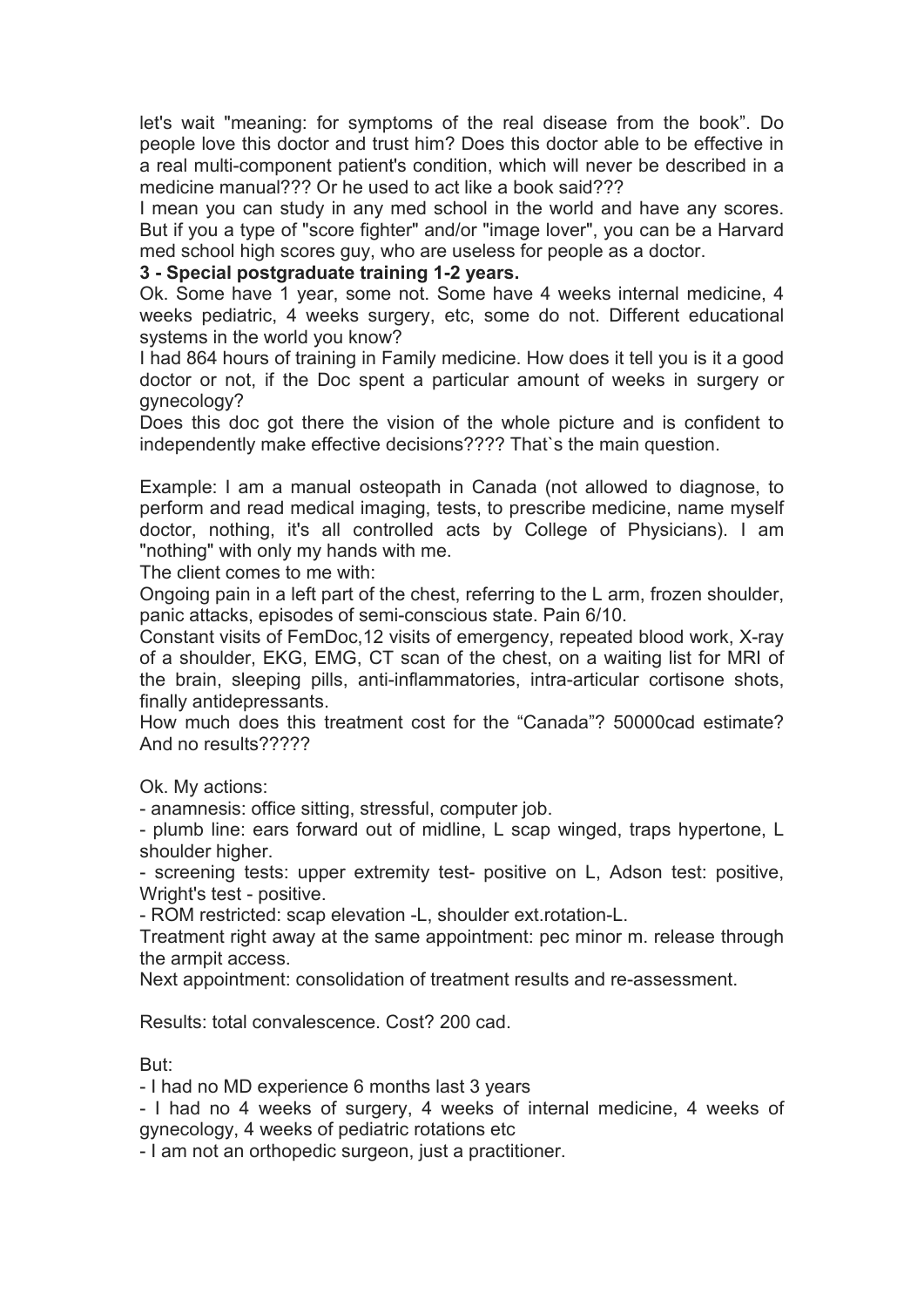# **4- Currency of practice 6-12 months from last 3 years**

Just simple math. If the 30-40 years old IMG in average (with 30-40 years old foreign brain, wife, few kids, adaptation stress in the pocket) have immigrated to Canada, it needs at least 3-5 years to comply all the requirements of Canada and not to die of hunger in the meantime, having passed the: IELTS 7, MCCQE1, NAC OSCE, etc.

Being busy with all this, you can be sure, the IMG will exceed all the deadlines regards the "currency of medical practice".

So does this requirement has a realistic sense???? If I was a doctor for 20 years, are you expect I became an incapable doctor for 3 years? Just please give IMGs the chance to restart again here in Canada, and you will have no MDs shortage anymore.

## **5- Exams: MCCQE1, NAC OSCE, etc.**

Good requirement, but why do you want from usually established doctors all the knowledge base of Medicine Encyclopedia? How would it reflect their quality as a practical Doctor?

If you said you trust the med school reputation the IMG have graduated from (it's on the list of worldwide recognized med schools), and you have received the confirmation on your direct request that this person is this med school graduate, why to double-check his knowledge from the first to last year of med school?

#### **The discussion**

So does your criteria really work?

What is really happening here, in my humble opinion, it's the people you are allowed to practice, are finally people who are successful not in medicine, but who are actually skilled in making particular tests (even monkeys or dogs as smart as they can learn the tests). The people who are perfect at passing tests are professional memorizers. The real critical and objective thinker would better not to go by the route you offer. Guess what kind of candidates you finally got to the doctor's seats as a result???

The testing systems could be really beneficial if the test is used as a tool for orientation in order to correct a dynamic process in the situation of unpredictable development of events. (as an example, do an X-ray, if you suspect a fracture, and suppose to choose a treatment strategy. But as an analogy on how it's going now with IMGs - if you know already it was a fracture years ago, and you have an initial X-ray. Ask for complaints, perform screening tests and if the function is good, it means where is good compensation, which suits you and the patient. Why do another X-ray again????? You can, but it's not necessarily. Does it make sense?).

Real medicine it's not just the test. It's maybe a test on 5-10%, but otherwise, it's more the Art: the ability to empathize, to understand between the lines, to feel the right direction in an uncertain situation, to lead by own example, to combine the knowledge from the different field according to the patient`s background and many other. It is most important. So how would you test the Art? Would you find it out by Med Encyclopedia test? No. Any test should make sense.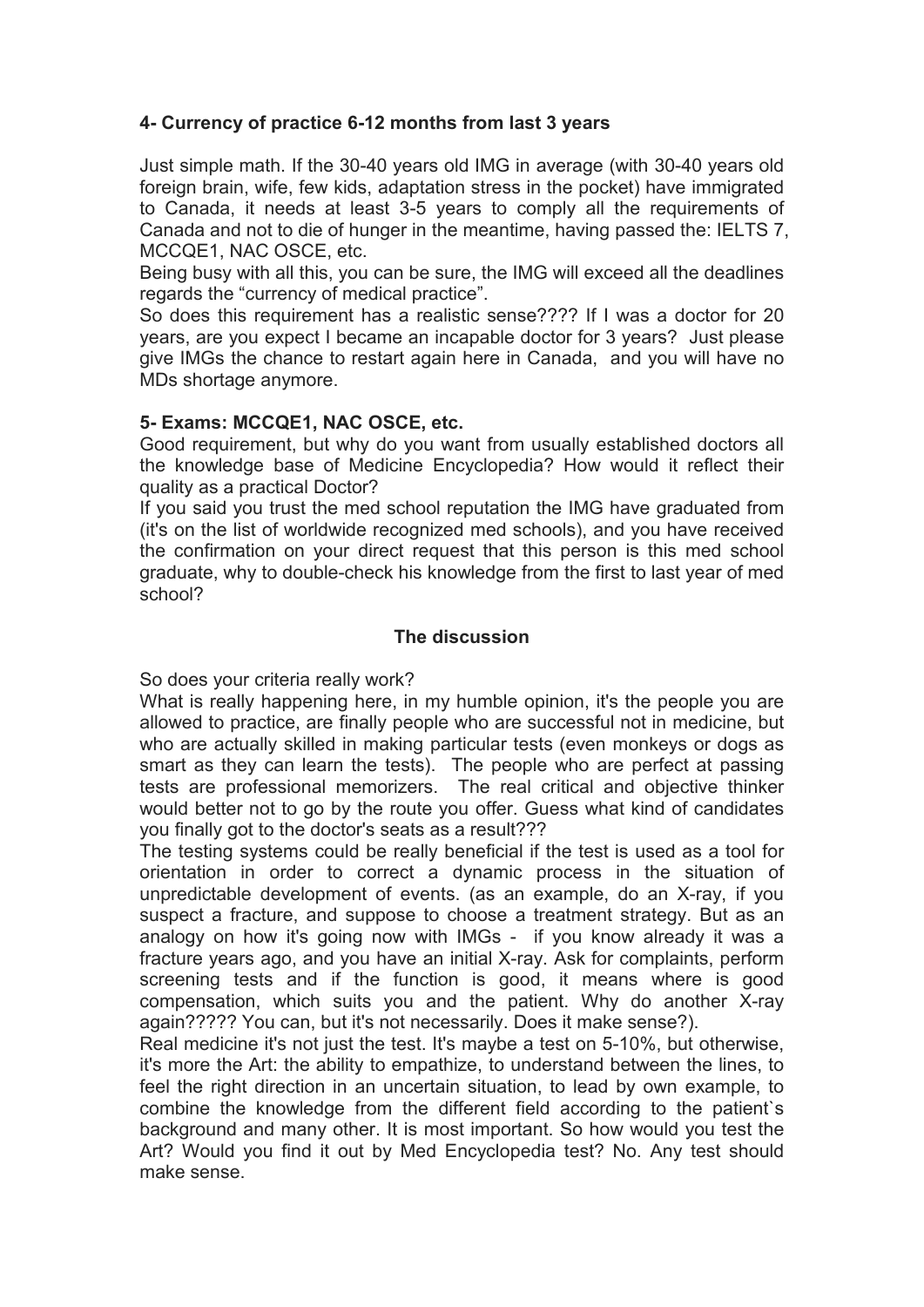**"Canada" made the process of IMG evaluation and recognition pretty stressful and formal.** Sorry, but I can see not much common sense in that system.

Why? Who are really beneficial of that at the end? Canada? Canadian people (patients)? All IMGs in Canada????

No. No one is benefited from it. Does this system make whose who was accepted to be licensed a good doctor in Canada? Not necessarily ... Smart person, again, would rather not prefer to deal with that scenario (the only possible now), because of the low chance of success. That's why a lot of IMGs decided to change their carrier or like me, start life in Canada from something realistic, downshifted to the practitioner level, and be sure to be integrated and survive in Canada first, but finally exceed all deadlines and lost a chance to meet the requirements.

Because it's like a lottery. The chances to win are too slow. And if you are smart enough, you better not buy a ticket. Because it's huge money, crazy stress, an enormous amount of time and no guarantee of results. IMGs - they are in 90% are not the type of adventurous, up-and-coming, fearless easy riders. In most of the part, those are mature, sensible, prudent, able to gather information strategists, who really have something to lose in that situation.

Just curious, would you go for it, if you appeared to be in a new country with a new language, with no money, with a big family of defendants with you, and such narrow frames of eligibility requirements to get licensed???

Guess what the wise people will choose and what kind of candidates would you finally have at the doctor's seats as a result. Will in the future perspective in Canada, therefore, the medical doctors, as a social class, remain the same highly intelligent stratum of society like now then?

#### **Conclusion**

It's a short review of the real picture (from an outside point of view) on how the current system subjectively works for its consumers, from their outlook. Please be sure it's not only my opinion, as I had o lot of discussions with IMGs here in Canada for the last few years, and I have around 20 years of experience in health care.

Being created for good, unfortunately, this system of IMG evaluation does not as effective, precise, flexible, personified, and resulting in reality as supposed to be.

The main question:

Are you sure that the existing requirements to IMG are really reflecting their ability to work as MD in Canada?

Based on what I could see, heard, felt since I am in Canada - it's quite not.

Because I know a lot of reviews about ex-IMGs, working as MD now, who are in a very poor level of professionalism, competency and client respect. It means the filter of the system allows some systematic error, it has wrong settings in some way, it returns results that were not expected.

I can see a weird picture: real professionals in medicine do not pass through this filter, but the "medical businessman", enterprising, go-ahead people - they yes, they do, because they always did, always do, and always will be.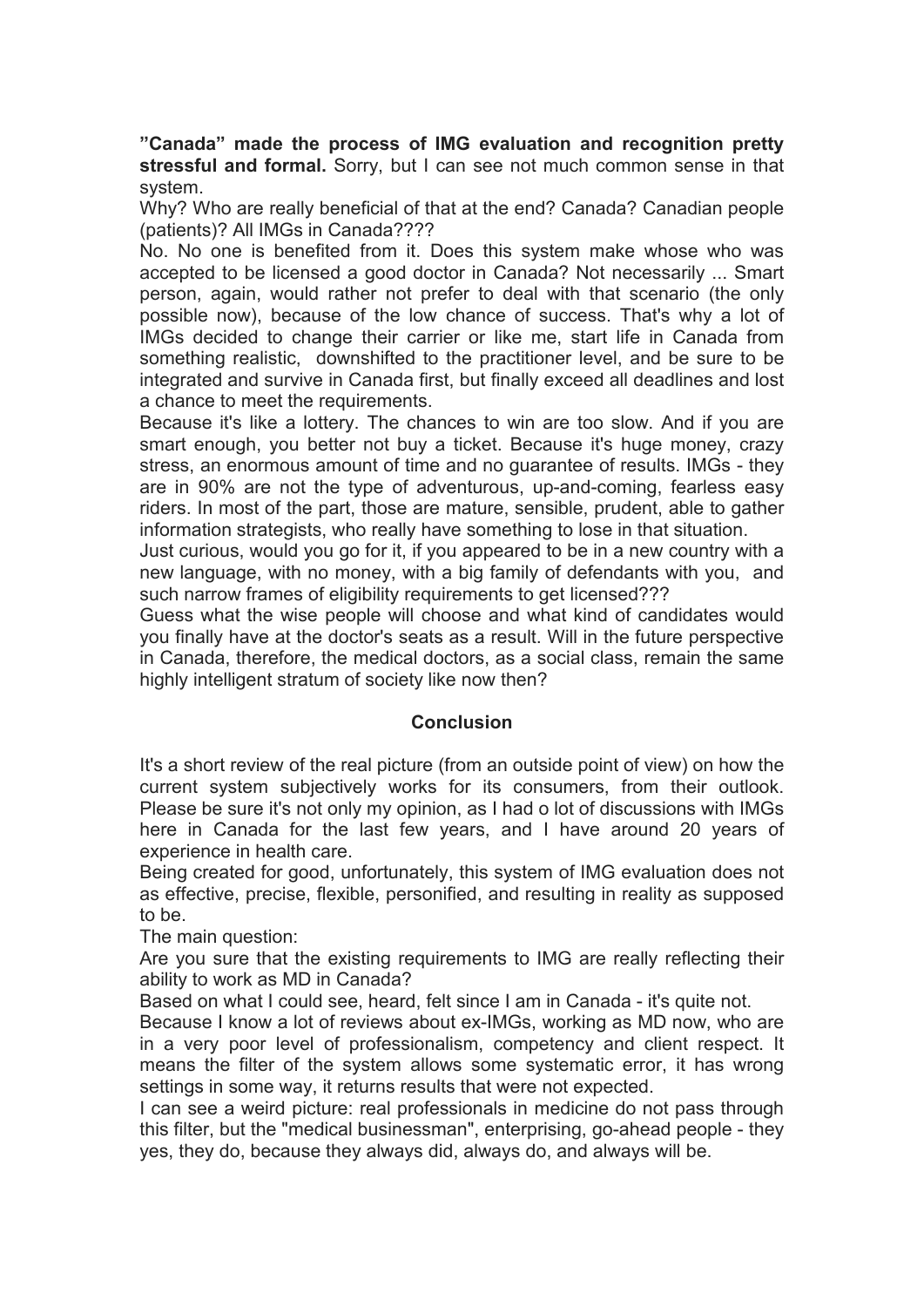# **Possible solutions**

How should it work?

I don't know. I can't create it alone. It needs time to think.

I can see at least a few points right now, which I think should work. Please let me express my opinion on how I see this system:

## **1 - Please Change the concept.**

College of physicians - it's not to protect the public. Doctors are not criminals. You don't have to protect yourself against them. The college aimed to help Canadian people to be healthier at the first part, and Canadian Doctors to be the most effective. That's it. If someone made a crime -let's police care about it.

## **2 - Please Stop organizing the system of IMG evaluation as torture for both sides.**

Don't ask the doctors to prove that they are doctors because they are already doctors. Go ahead - and use them. Make a system flexible, multilevel and consistent. Use IMGs from the first day of their landing in Canada. Don't lose money, make money.

**3 - Please Open a new stream of IMG programs at Medical faculties of Provincial Universities**, which will allow any IMG with a relevant foreign medical diploma to refresh the medical knowledge, improve English skills, and got some hours of clinical practise in hospital if required, in order to be ready to the fresh start in a Health care system - with no limitations. If it would be a government-funded program - it's good, if it's a paid program, or some lowinterest loan system doesn't matter. Money is not a big deal. It's the least problem in that situation which is manageable sooner or later..

**4 - Please Make a system accessible for every IMG, allow anyone to come regardless of the background.** You - "Canada" have been created this shortage, having made requirements not flexible (according to countryrelated differences), and too strict. Anyways, to add a few missing courses and finally license the IMG (who actually experienced doctor), way cheaper, faster, and more efficient, than learning a new specialist from the scratch.

Having made a system too conservative, too heavy, and too complicated, not yet means to make it effective and universal. But it guarantees the result, that thousands of IMGs will never ever get a medical license and don't return to the field.

## **5 - Canada needs (as Obama once said) to "reboot" the system of IMGs recognition.**

It should be a new model with the idea:

- any IMG free entry

- multi-level, dynamic, medical and applied language assessment and testing

- with continuous in hospital constant supervision until a full capability to the full medical licensure

Any IMG, having a Canadian PR or citizenship status, should be able to start from: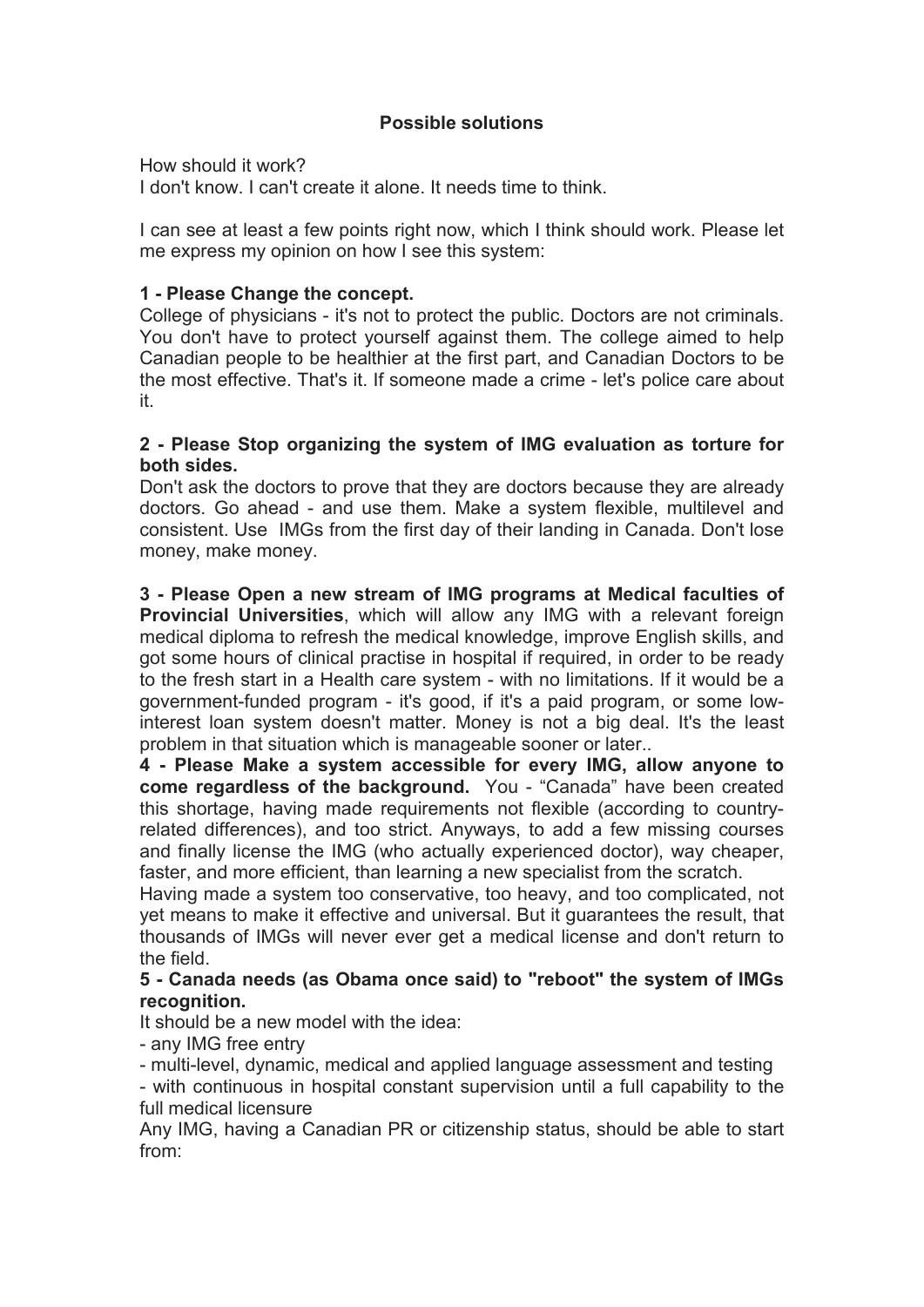- as the lowest level of medical knowledge and skills, as he has at the moment, kind of start just from silent shadowing and go from there (how does the silent IMG who helps to change the sheet, put on the blood pressure cuff, measuring height and weight, will on anyway bother anyone in an MD office? And the nurse has a lot to do besides of it).

The main thing it's how effective the IMG is in a dynamic process of professional re-adaptation, not now many words and skills he did bring with him in his immigration luggage. All IMGs came to a new country, they are is in constant stress, make them relaxed by welcoming them into the system, letting them tune to the integrative, creative, motivated mode.

Please treat IMG as a human, as a colleague, not as a servant who owes you the whole Medical Encyclopedia.

# **6- Welcome any IMG to be integrated into the system from the first day in Canada:**

- through the volunteer positions

- through the multiple levels of progressively complex work in a real medical environment under different levels of supervision

- to finally full licence and independent practice.

Make the system accessible and dynamic. Then you will see and be able to filter the really good candidates who later would serve a great part and be confident in the field and in a practical application of Medicine. Each time the program supervisor will see the progress, he will submit a report and allow IMG to switch to the next level.

Incompetent candidates will simply couldn't stand the constant failures and will leave the program. Those IMGs who are not capable in the system will realize it from their own experience and they will just drop the program or just stay at the level they are comfortable in the Canadian medical system.

Thereby!!! It would be a system, based on a real-life experience, and conscious choice, either for IMG, and for system supervisors, allowing the professional (in-person) selection to happen with no any unrealistic tests and delays for preparation.

**7 - Please Make the position of clinical assistant more accessible for IMGs and grant clinical assistants the right to be fully licensed and work as MDs in future.** And it's not just about clinical assistants. Make the system accessible for IMG from the first day in Canada, starting from the zero level access, through the continuity of the multi-grade transitional licenses with the passing one into another level of the access to the gradually expanding scope of practice, up to the full access and a full MD license.

## **IMG program prototype**

Let's reconstruct in mind the capable prototype of the really effective algorithm of replenishment of the MDs shortage in the Canadian health system by IMGs (to use IMG economically is way cheaper and faster than to grow up the own MDs in today's situation).

Let's trace the whole route of the IMG, who just immigrated to Canada, as an example of how the new model might look like by steps: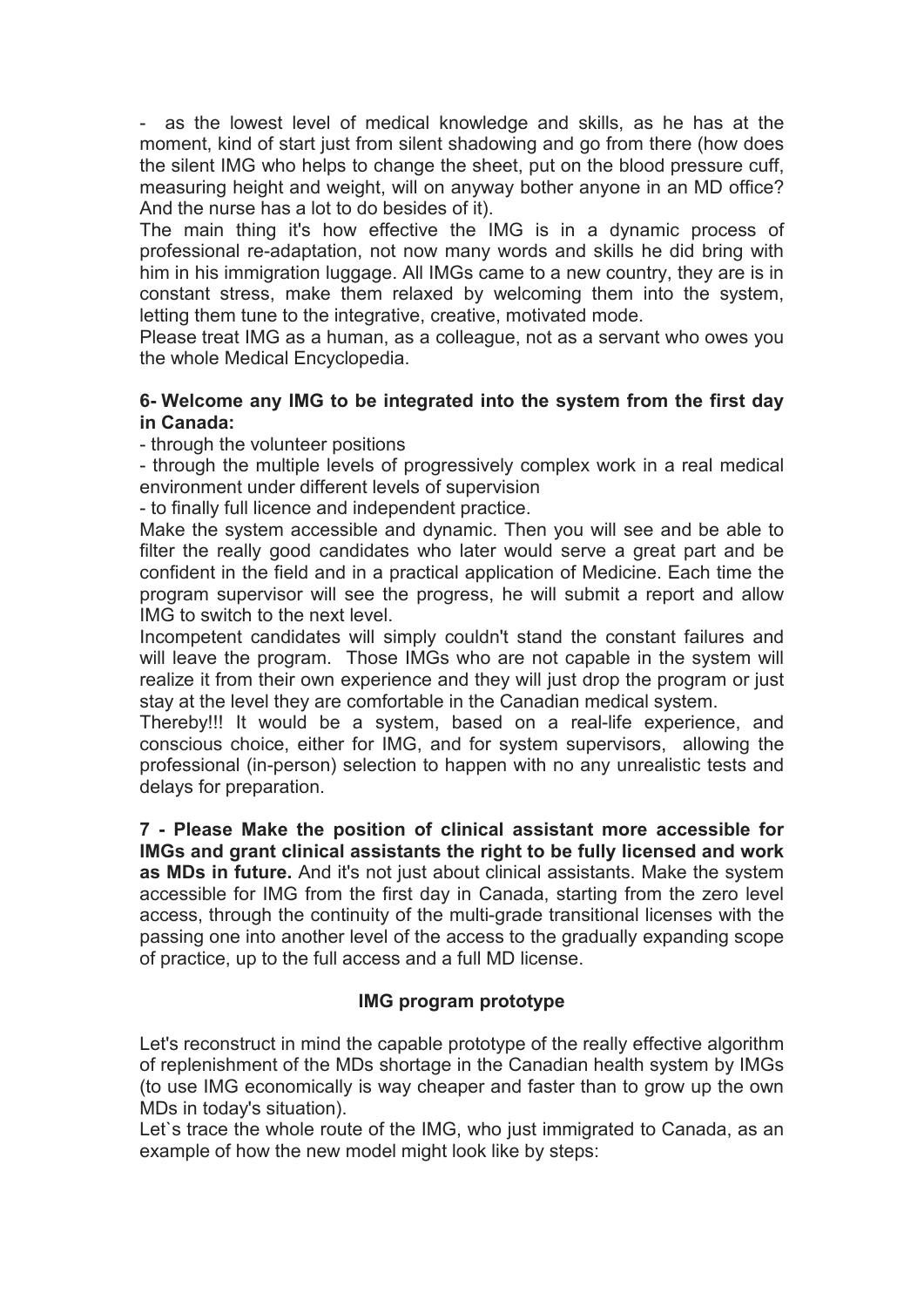1. So, let's say, the one IMG, named Mr.X, was nominated with permanent residency, and just immigrated to Canada.

2. Ok. He goes to a local provincial university (it's better to make accessible this part of the program online), and applies for IMG program right away.

#### **3. Pre-medical license level 0.**

IMG starts the first step of the program. He is testing his knowledge with multiple comprehensive tests system in order to determine the matching coefficient of his current knowledge level with the knowledge base of English, special professional language and terminology, current health care system, and his medical knowledge. Тhis is done for the reason not to refuse a person (as it is done now), but to understand at what level the IMG should be placed to start his (Candian MD -licensing program) re-training.

There shouldn't be any limitations on how many attempts are possible on this level. No any control from the instructor is needed at the level as well. So it easily could be self-directed classes. (No any personnel is needed at this level, except maybe some technician). So IMG in the first step is taking a pre-med course in the University, being tested in a broad base of knowledge needed in a future MD work (language, terminology, social life, science, medicine) to determine his initial level in order to start from the proper level. When the tests are done with a good score, the IMG is ready to go to the next level. So you don't need IELTS, you don't need MCCQE1. Just give IMG computer access to the pre-med course, and unlimited time to finish it. Nothing more is needed at this step.

Those who can't read, understand, who forgot, or need to refresh their knowledge, who are stressed, who just can't pass these tests, they would sit and learn until they pass or until they drop the course (understanding that Canadian Medicine - its not what they want).

If someone feels he has not enough English or medical knowledge, they will do and take additional courses, read the books, search the internet, etc in order to pass the pre-med knowledge test.

(Please don't force them, or reject them, or limit them, they are not children who are at fault, they are Medical Doctors, just from another country, with another language, who would be happy to serve Canada, and Canada really need them too. Please realize that).

If IMG has passed the pre-med knowledge test, it means he has enough English, terminology, knowledge of social life, medical knowledge and is ready for the next step. This IMG knows how to read, understand, make the right choice in social situations, have a good medical knowledge base. That's it. This IMG earned his Pre-medical license level 0. Congratulations. They now worked enough with computers, and can now meet with the real instructors, and go to the next level.

#### **4. Pre-medical license level 1.**

So in the next step, they go to classes with the instructors and start to speak and listen all day long. The instructor gives the tasks of different kinds of medical situations and students are always devived by pairs: "doctor" - "patient", and they "fake" the real - go through the mock medical consultation process, divided by pairs and constantly changing the partners each time, starting from "question-answer" patterns, going through the micro-scenarios all day long, speaking and listening, and making the consultation activity period longer and longer, ended up with the full length of the doctor's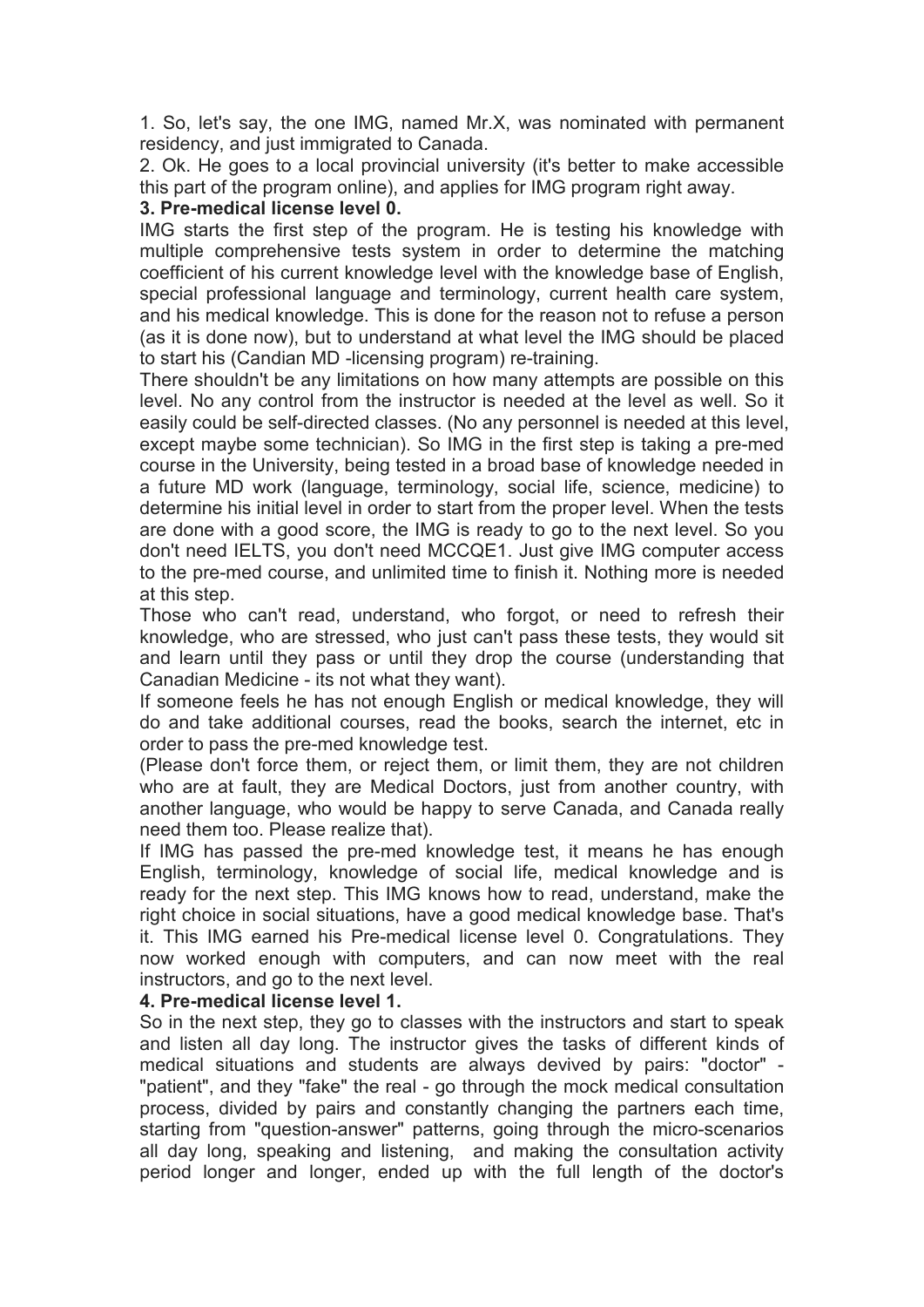appointment. The instructor observes students, and those who are ready, they can pass their second exam in real-time faking real full appointment, when the instructor is a patient and the IMG is a "doc". Those who have passed, then they have earned the Pre-medical license level 1. And they are ready for the next (last step of the University pre-med course): paperwork and documentation.

## **5. Pre-medical license level 2.**

At this level the IMG meets with the computer again, but for another reason. IMG would work with a similar virtual network like doctors use in their work and will learn how to do paperwork and keep proper medical documentation (according to Canadian Health Care System). The students again split into pairs and make the consultation with another student, changing the partner each time, following the same scenario - making paperwork: collecting anamnesis, filling out the intake form, SOAP notes, sending to tests, reading test results, sending referral letters, etc. The process is starting from the micro scenarios and increases step by step to the longer scenarios until it will be whole appointment paperwork. The instructor again observes and who is ready, they pass the exam with an instructor when the instructor is in a patient role and IMG is a "doc" with the full paperwork routine. Those who passed, they have earned the Pre-med license level 2 and they are finished the University pre-med course, and they are ready to go to the hospital as a clinical assistant.

There shouldn't be any limitations in time or number of attempts possible in order to pass this course. The IMG student from Great Britain maybe can pass it for 1 week, from China for 1 month, from Russia for 1 year. Whatever? The main focus here: if you passed - you are ready, if not, you think why not, and repeat again and again. How to help IMG to survive at these levels? It would be fair to allow the pre-med course students to work part-time shifts in the hospital as a health care aid or cleaning team, to help University, Hospital, and to absorb how the Canadian Health Care system works in real-time.

## **6. Med licence level 0.**

After this pre-med course in University, the IMG is ready for the clinical environment to help a health care system as a clinical assistant under supervision. The clinical assistant role should be an intermediate stage (or final by the voluntary IMG choice) of IMG`s route to the full MD license as a result.

After the IMG have placed into the hospital environment, he is assigned with a clinical supervisor (doctor or program instructor). What IMG is doing, he starts shadowing all day long, observing how doctors work in a real clinical environment. It's a level of med licence level 0, when IMG have an access to all clinical facilities, but still has zero scope, just observe.

After observing (shadowing) period, the IMG passes the exam, reflecting his good understanding of how the whole process works in the hospital.

## **7. Med licence level 1.**

After that, the supervisor begins to delegate to perform some steps of appointment with the client to the IMG, starting from simplest: take anamnesis, simple manipulations. This way step by step, IMG in a real environment takes on the skills step by step.